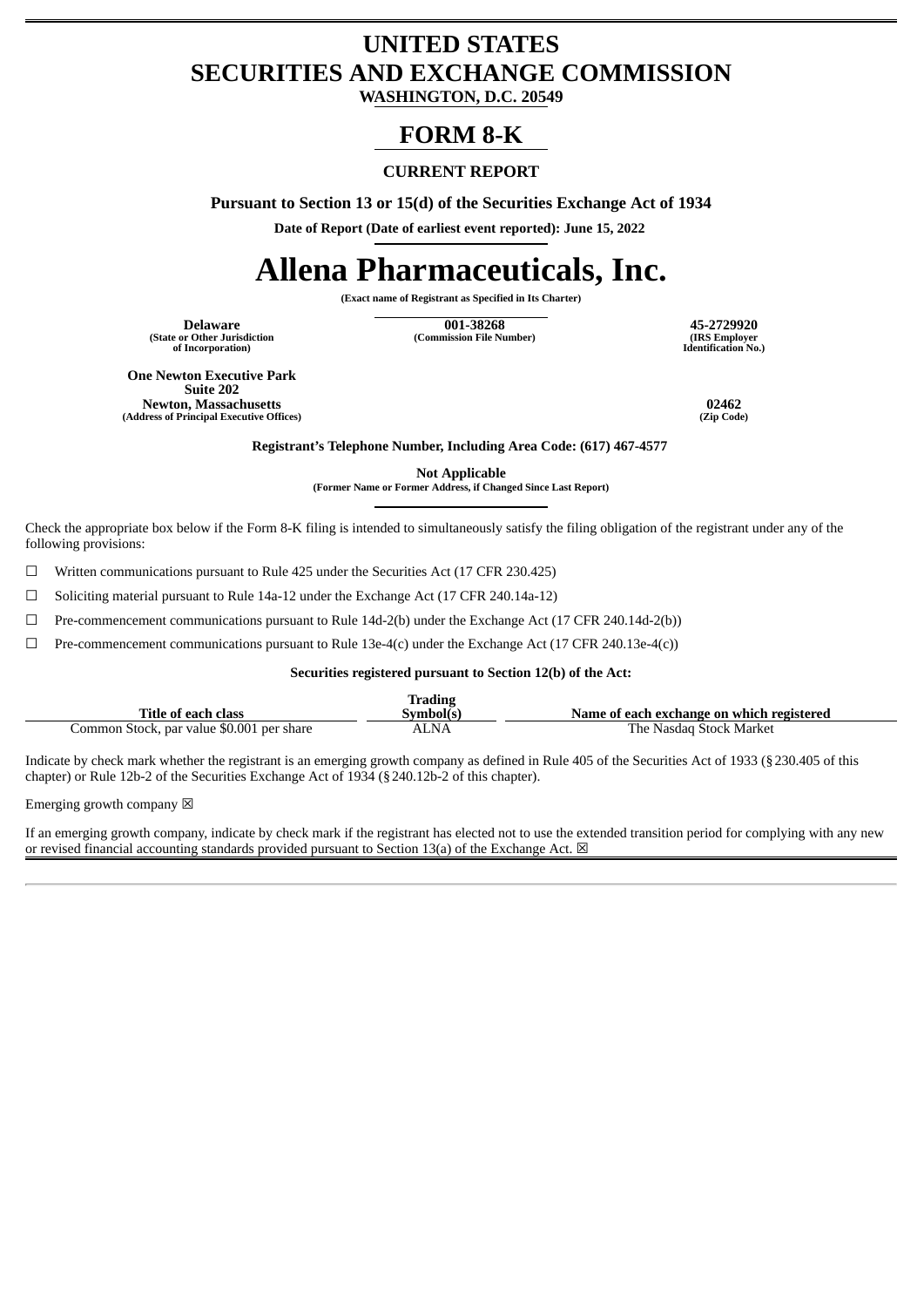#### **Item 1.02 Termination of a Material Definitive Agreement.**

On June 15, 2022, Allena Pharmaceuticals, Inc. (the "Company") delivered written notice to terminate its Commercial Lease (the "Lease") with Cummings Properties, LLC (the "Lessor"), under which the Company currently occupies approximately 6,055 square feet of office space at One Newton Executive Park, Suite 202, in Newton, Massachusetts, which is currently the location of the Company's principal executive offices. The Lease will terminate effective July 31, 2022.

Beginning on August 1, 2022, the Company's principal executive offices will be located at 142-F North Road, Suite 150, Sudbury, Massachusetts 01776.